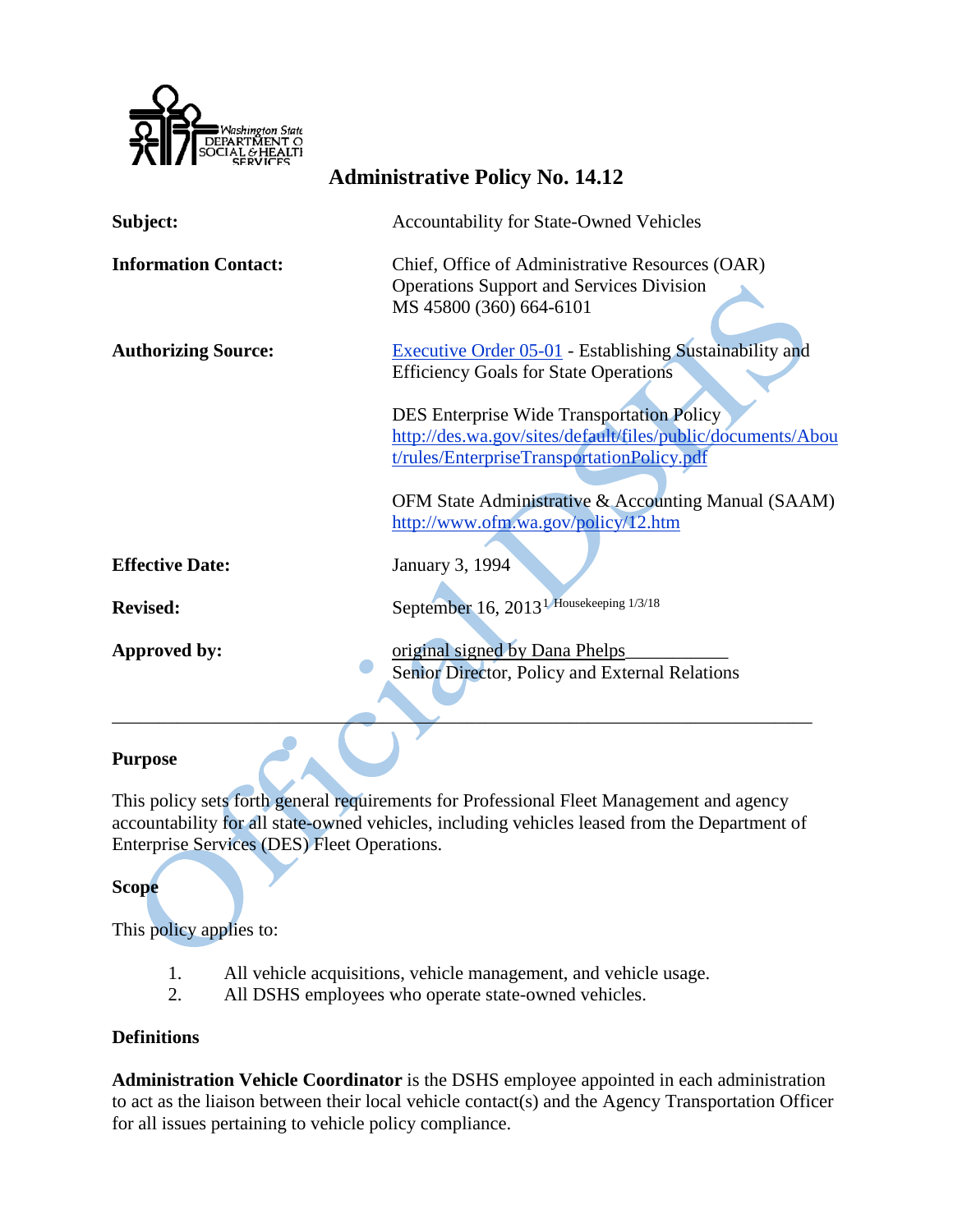**Agency-Owned Vehicle (AOV)** means a DSHS owned vehicle, designated with "B" or "E" license plate.

**Agency Transportation Officer** is the DSHS employee within the Central Purchasing Unit (CPU) who is responsible for the management of all Agency Owned vehicles utilized by DSHS employees.

**Auto-TRACKS** is the DSHS Professional Fleet Management database used for all Agency Owned vehicles.

**Central Purchasing Unit (CPU)** is the DSHS organizational unit within the Operations Support and Services Division (OSSD), of the Financial Services Administration, whose staff provides technical assistance and consultation to the rest of DSHS regarding Professional Fleet Management.

**Cost Center** is a two-digit number in the TRACKS system comprised of numerous Physical Address Codes that identifies a DSHS administration, institution, division, program or council.

**DES Fleet Operations** is the division within the Department of Enterprise Services (DES) responsible for managing the state-wide leased vehicle program.

**DES Fleet Operations InfoCenter** is the Department of Enterprise Services, Fleet Operations Professional Fleet Management database used for all DES Leased vehicles.

**Flex Fuel Vehicle** means a vehicle capable of using alternative fuels (E85 and biodiesel).

**Leased Vehicles** are vehicles on project or permanent assignment from the Department of Enterprise Services, Fleet Operations, designated by an "M" license plate. DES is responsible for managing all DES Leased Vehicles utilized by DSHS employees.

**Local Vehicle Contact(s)** are the DSHS employees appointed in each administration to manage vehicles at the region, institution, campus, or local office level.

**Official State Business** - Activities performed by an official or state employee, authorized volunteer, or contractor, work experience program participant, student or employee of another governmental jurisdiction as directed by his or her supervisor in order to accomplish state programs or as required by the duties of his or her position or office.

**Office of Financial Management (OFM), State Administrative & Accounting Manual (SAAM)** - The State Administrative and Accounting Manual provides control and accountability over financial and administrative affairs of the State of Washington. The policies and procedures in this manual are the minimum requirements that state agencies must meet.

**Location/Sub-Location Code** is a nine-digit alphanumeric Location/Sub-Location code in the TRACKS system that represents an organizational entity at a specific geographical site.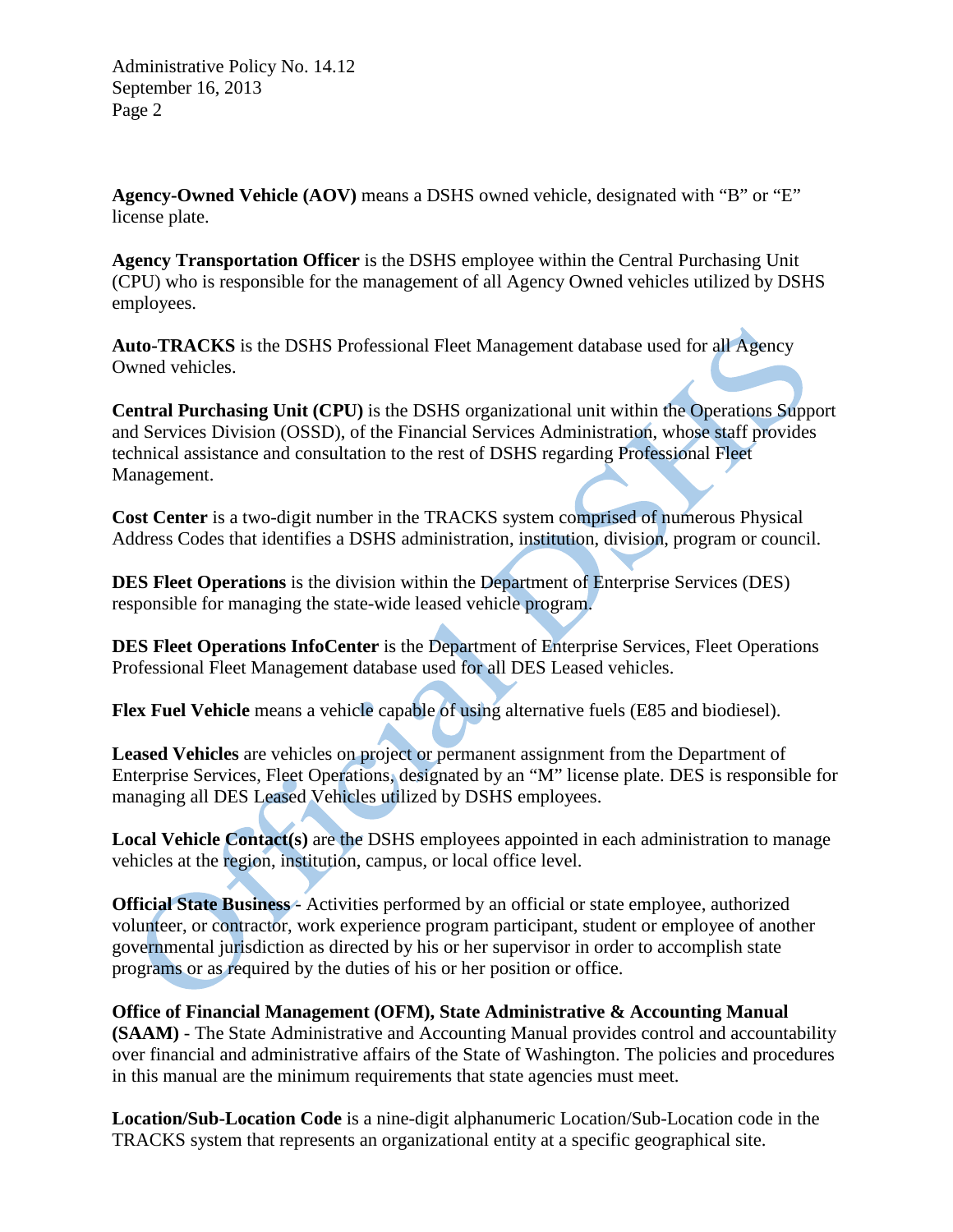**Professional Fleet Management** means the management of state-owned vehicles, in accordance with [Executive Order 05-01.](http://www.governor.wa.gov/office/execorders/eoarchive/eo_05-01.pdf)

**State Driver** - Persons who have been authorized by the agency head or authorized designee to operate a state vehicle used for conducting official state business. They include: state employees, volunteers, students (high school or college students that are 18 years of age and have minimum two years of driving experience), and contractors (refer to [Subsection 12.40.20.b](http://www.ofm.wa.gov/policy/12.40.htm#12.40.20) provisions for authorizing contractors to operate state vehicles.)

**State-Owned Vehicles** are motor vehicles owned, rented, leased, or otherwise under the possession and control of the State. A rental vehicle is a state vehicle if it is rented by a duly authorized employee at the cost of the State and is solely for official state business. The use of a state vehicle must be authorized by the agency head or authorized designee and used only for official state business.

**SUV** means a sport utility vehicle.

**TRACKS** is the sole approved DSHS electronic purchasing and inventory system to track agency purchases and monitor capital asset inventory.

#### **Policy**

- **1. Acquisition of a State-Owned Vehicle (includes Agency-Owned and DES Leased vehicles):**
	- a. DSHS Administrations requesting a vehicle must:
		- 1) Comply with current Central Purchasing Unit (CPU), [Purchasing Guide, Section](http://one.dshs.wa.lcl/FS/OSS/CPU/Purchasing/Guide/Pages/S2.06.aspx)  [2.6 Vehicle Acquisitions/Fleet Management](http://one.dshs.wa.lcl/FS/OSS/CPU/Purchasing/Guide/Pages/S2.06.aspx) instructions on the CPU SharePoint Site.
	- b. DSHS Administrations requesting a new vehicle must:
		- 1) Ensure the anticipated vehicle usage meets the requirements set forth in [DES](http://des.wa.gov/sites/default/files/public/documents/About/rules/EnterpriseTransportationPolicy.pdf)  [Transportation Policy.](http://des.wa.gov/sites/default/files/public/documents/About/rules/EnterpriseTransportationPolicy.pdf)
		- 2) Give priority to the purchase and use of hybrid gas/electric and other fuel efficient/low emission, flexible fuel vehicle, or new technology vehicles in an effort to meet sustainability standards in accordance with [Executive Order 05-01.](http://www.governor.wa.gov/office/execorders/eoarchive/eo_05-01.pdf)

## **2. Professional Fleet Management**

- a. Assistant Secretaries or designees must:
	- 1) Assign an Administration Vehicle Coordinator at the Cost Center level.
	- 2) Assign a Local Vehicle Contact(s) at the region, institution, campus, or local office level.
- b. The Agency Transportation Officer must:
	- 1) Ensure that DSHS complies with [OFM SAAM Policies,](http://www.ofm.wa.gov/policy/12.htm) [DES Transportation](http://des.wa.gov/sites/default/files/public/documents/About/rules/EnterpriseTransportationPolicy.pdf)  [Policy](http://des.wa.gov/sites/default/files/public/documents/About/rules/EnterpriseTransportationPolicy.pdf) and Executive Orders pertaining to Professional Fleet Management.
	- 2) Assist Administration Vehicle Coordinators with reports, data discrepancies, and maintenance/replacement schedules.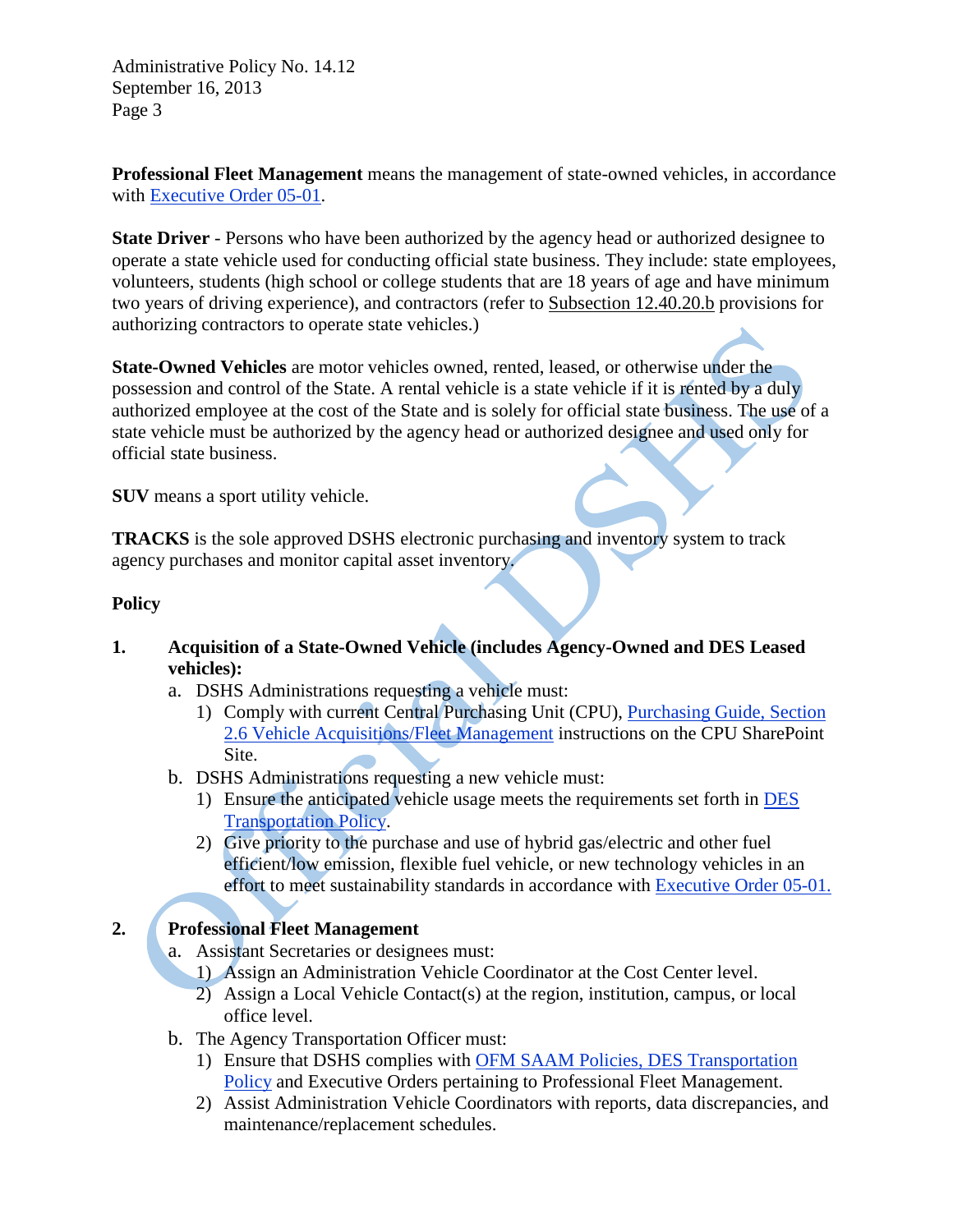- 3) Request fuel cards for DSHS vehicles at the request of Administration Vehicle Coordinators or Local Vehicle Contacts.
- 4) Act as the agency's liaison with OFM and DES for all issues pertaining to Professional Fleet Management.
- 5) Notify Administration Vehicle Coordinators of vehicles not meeting the mileage requirements outlined in [DES Transportation Policy.](http://des.wa.gov/sites/default/files/public/documents/About/rules/EnterpriseTransportationPolicy.pdf)
- 6) Coordinate the distribution of used vehicles and update DSHS exempt vehicle information in Auto**-**TRACKS.
- c. Administration Vehicle Coordinators must:
	- 1) Act as the liaison between the Agency Transportation Officer and each Administrations Local Vehicle Contact(s) to ensure vehicle compliance with applicable rules and policies pertaining to fleet management, with duties to include:
		- i. Fuel card requests and distribution.
		- ii. Corrections to monthly input.
		- iii. Disposal of Agency-Owned vehicles and replacement of DES Leased vehicles.
		- iv. New location assignments.
		- v. Billing code changes.
		- vi. Monitoring vehicle mileage requirements in accordance with [DES](http://des.wa.gov/sites/default/files/public/documents/About/rules/EnterpriseTransportationPolicy.pdf)  [Transportation Policy.](http://des.wa.gov/sites/default/files/public/documents/About/rules/EnterpriseTransportationPolicy.pdf)
	- 2) Ensure that required data is entered monthly into Fleet Operations InfoCenter for all DES Leased vehicles assigned to their Administration, and into Auto-TRACKS for all Agency-Owned.
	- 3) Ensure that any Agency-Owned or DES Leased Vehicle location changes or moves to fleet management are reported to the Agency Transportation Officer or DES Fleet Operations respectively.
	- 4) Prepare requests for exemptions from the vehicle mileage requirements outlined in [DES Transportation Policy,](http://des.wa.gov/sites/default/files/public/documents/About/rules/EnterpriseTransportationPolicy.pdf) and submit to the Agency Transportation Officer (see [OFM SAAM Chapter 1.10.40](http://www.ofm.wa.gov/policy/1.10.htm#1.10.40) policy for waiver process) when required.
- d. Local Vehicle Contacts must:
	- 1) Maintain a [Monthly Mileage Usage Maintenance Travel Log \(DSHS 04-323A\),](http://asd.dshs.wa.gov/FormsMan/formDetails.aspx?ID=178) for each vehicle to keep track of the usage data that is required to be reported in either Auto-TRACKS for Agency-Owned or Info Center for DES Leased vehicles.
	- 2) Enter required data for all Agency-Owned vehicles assigned to them in Auto-TRACKS by the end of each month.
	- 3) Enter required data for all DES Leased vehicles assigned to them into Fleet Operations InfoCenter each month. Usage data must include Ending Odometer mileage and Days Used at a minimum.
		- i. If your office is supported by a Regional Business Center (RBC) or Consolidated Maintenance Operations (CMO) submit your monthly information directly to them to report.
		- ii. If your office is not supported by an RBC or CMO enter your monthly information directly to DES via InfoCenter.
	- 4) Ensure that maintenance is performed on all vehicles, in accordance with the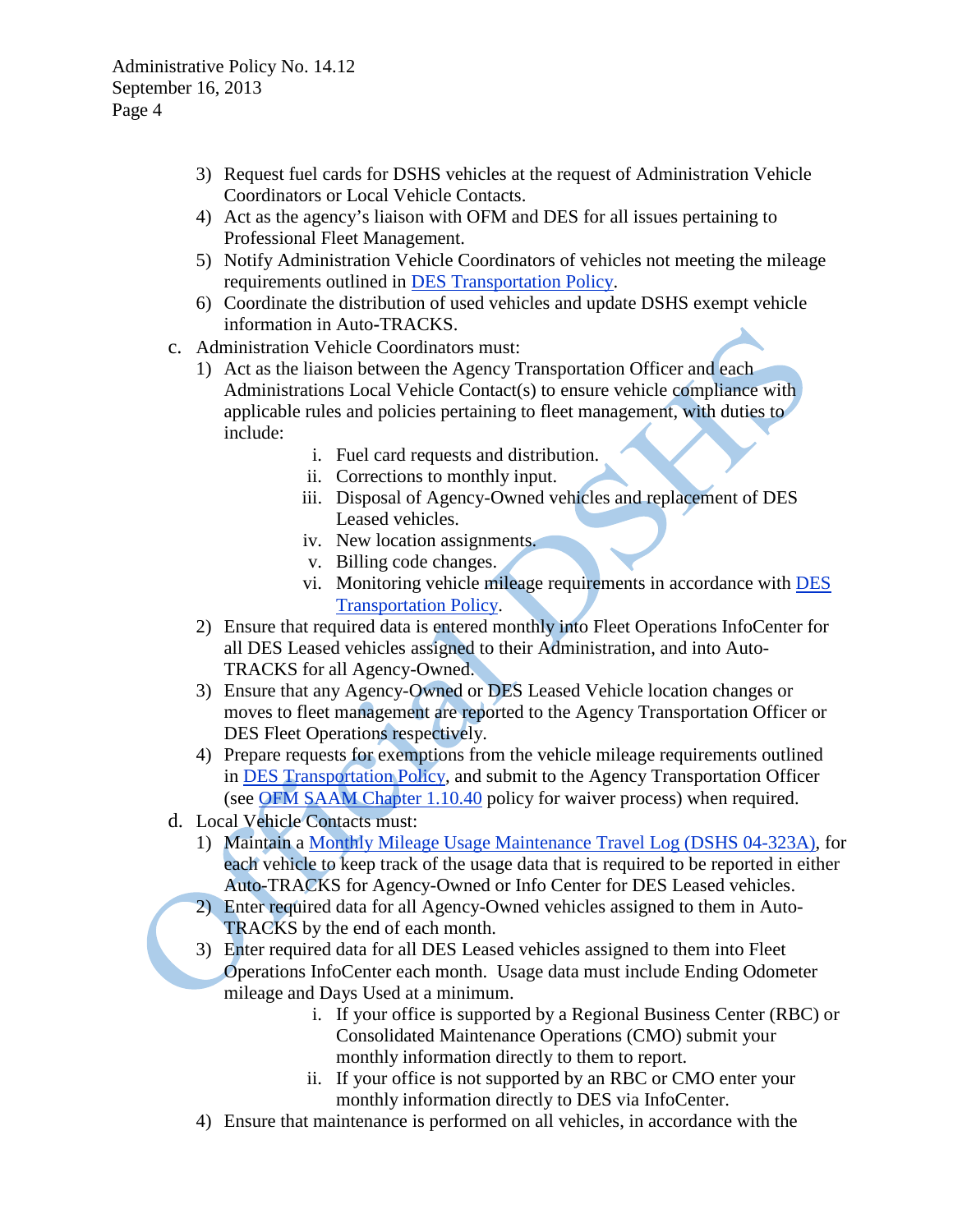manufacturers' warranty requirements or the DES Fleet Operations standard, after the manufacturers' warranty has expired.

- 5) Educate vehicle operators on applicable policies and procedures relating to the operation of state-owned vehicles.
- 6) Ensure that all vehicle operators meet the requirements set forth in Section 3, Operators of State-Owned Vehicles, of this policy.
- 7) Educate drivers on the proper use of fuel cards in accordance with the DSHS online Vehicle Handbook.
- 8) Ensure that every vehicle contains the following documentation required by [DES](http://des.wa.gov/sites/default/files/public/documents/About/rules/EnterpriseTransportationPolicy.pdf)  [Transportation Policy](http://des.wa.gov/sites/default/files/public/documents/About/rules/EnterpriseTransportationPolicy.pdf) in every Agency-Owned or Leased vehicle not used in undercover work:
	- i. [Monthly Mileage Usage Maintenance Travel Log \(DSHS 04-](http://asd.dshs.wa.gov/FormsMan/formDetails.aspx?ID=178) [323A\).](http://asd.dshs.wa.gov/FormsMan/formDetails.aspx?ID=178)
	- ii. Information regarding state repair and servicing facilities of Agency-Owned or Leased vehicles.
	- iii. Statement of operator's responsibilities.
	- iv. Accident and insurance report forms with instructions as to their preparation and disposition.
	- v. Instructions for use of Fuel Card.
	- vi. Emergency instructions.
	- vii. A copy of the State of Washington "Proof of Liability Insurance [Washington State Agency Vehicle"](http://des.wa.gov/SiteCollectionDocuments/RiskManagement/proofofins.pdf) card. This card provides a brief review of liability coverage provisions for state vehicles.
	- viii. All documents for 12 or 15-passenger vans as outlined in [OFM](http://www.ofm.wa.gov/policy/12.60.htm#12.60.30)  [SAAM Chapter 12.60.30.](http://www.ofm.wa.gov/policy/12.60.htm#12.60.30)
- 9) Notify your Administrations Vehicle Coordinator and the Agency Transportation Officer whenever vehicles are transferred to another location.
	- i. If your office is supported by a Regional Business Center (RBC) or Consolidated Maintenance Operations (CMO), ensure they are also notified whenever vehicles are transferred to another location.
- 10) Receive an authorization number from DES Fleet Operations for all repairs and services of DES Leased vehicles totaling \$100 or more, prior to the performance of any services.

## **3. Operators of State-Owned Vehicles**

- a. All Operators must:
	- 1) Comply with this DSHS Administrative Policy No. 14.12 and all Office of Financial Management (OFM), State Administrative & Accounting Manual (SAAM) policy [DES Transportation Policy](http://des.wa.gov/sites/default/files/public/documents/About/rules/EnterpriseTransportationPolicy.pdf) while on official state business, including:
		- i. All state officers, employees, and volunteers of the agency that have legal authority to utilize, unless otherwise provided by law.
		- ii. Students as defined in [DES Transportation Policy Chapter](http://des.wa.gov/sites/default/files/public/documents/About/rules/EnterpriseTransportationPolicy.pdf)  [12.10.30.](http://des.wa.gov/sites/default/files/public/documents/About/rules/EnterpriseTransportationPolicy.pdf)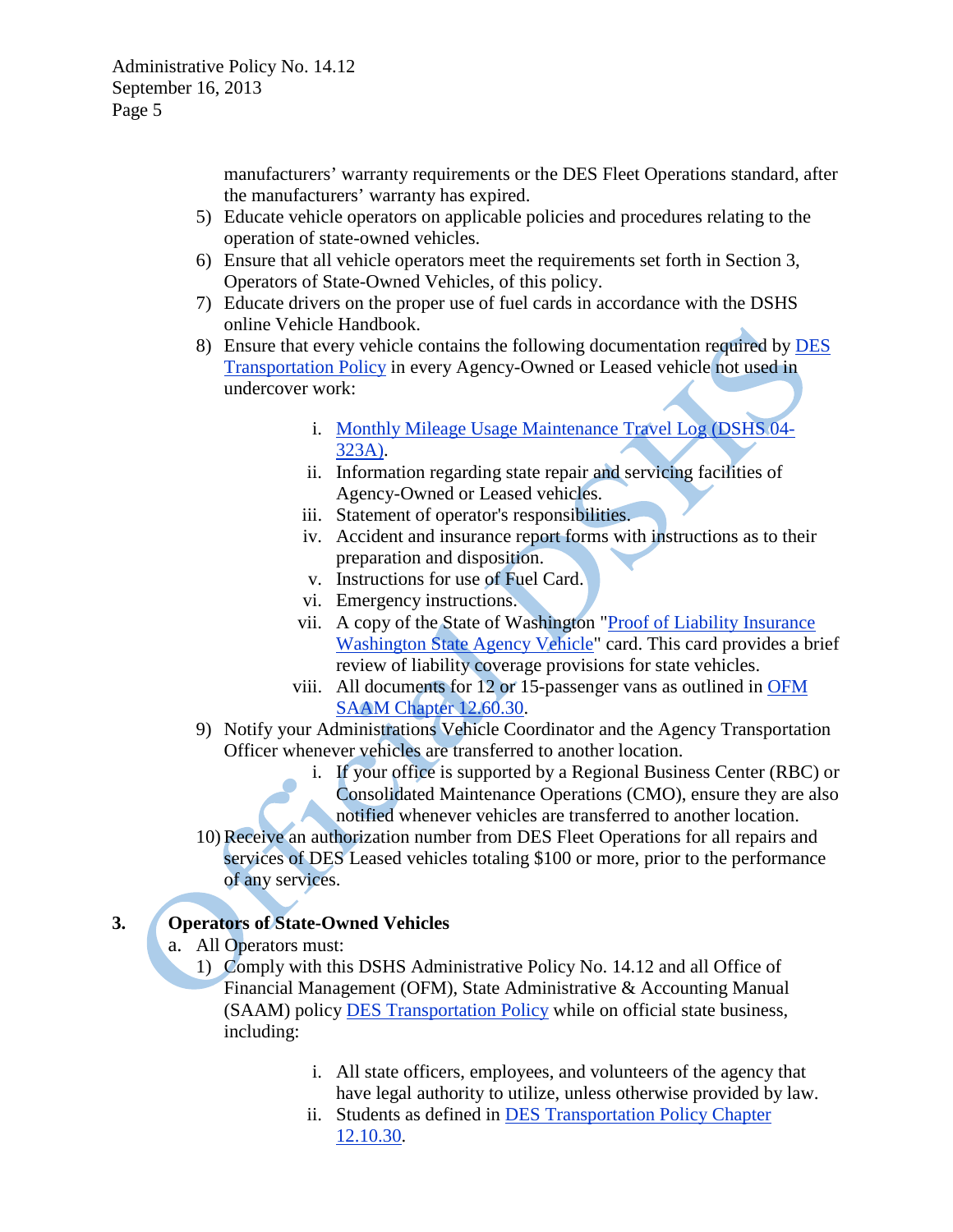- iii. Contractors, unless there are specific contractual arrangements as defined in [DES Transportation Policy Chapter 12.40.20.c.](http://des.wa.gov/sites/default/files/public/documents/About/rules/EnterpriseTransportationPolicy.pdf)
- 2) Possess a current license that is valid under Washington state law that reflects information consistent with the applicable state licensing department records and be able to present it to a manager/supervisor upon request, defined in [DES](http://des.wa.gov/sites/default/files/public/documents/About/rules/EnterpriseTransportationPolicy.pdf)  [Transportation Policy Chapter 12.20.15.](http://des.wa.gov/sites/default/files/public/documents/About/rules/EnterpriseTransportationPolicy.pdf)
- 3) View the [Safe Driving Habits video](http://www.youtube.com/watch?v=dBMXaKYwRKQ) before operating a state-owned vehicle and have the appropriate documentation [\(Driver's Statement of Understanding\)](http://asd.dshs.wa.gov/forms/wordforms/word/03_427.doc) included in their personnel file.
- 4) Take the required DES training prior to the operation of any 12- or 15-passenger vehicles [\(DES Transportation Policy Chapter 12.60.40\)](http://des.wa.gov/sites/default/files/public/documents/About/rules/EnterpriseTransportationPolicy.pdf) and complete the [Valid License to Drive](http://www.ofm.wa.gov/policy/LicDriv.pdf)  [and Driving Experience Statement](http://www.ofm.wa.gov/policy/LicDriv.pdf) and the [Safe Driving Practices Acknowledgement](http://www.ofm.wa.gov/policy/SafeDriv.pdf)  [Statement.](http://www.ofm.wa.gov/policy/SafeDriv.pdf)
	- 5) Use vehicles for official state business only.
	- 6) Enter vehicle mileage in the [Monthly Mileage Usage Maintenance Travel Log](http://asd.dshs.wa.gov/FormsMan/formDetails.aspx?ID=178)  [\(DSHS 04-323A\),](http://asd.dshs.wa.gov/FormsMan/formDetails.aspx?ID=178) every time when using an Agency-Owned or DES Leased vehicle.
	- 7) Use only the State Contract fuel card vendor and Department of Transportation (DOT) fuel cards. These are the only cards authorized by DSHS for use in refueling vehicles. Institutions with on-campus fuel tanks are exempt from using fuel cards.
	- 8) The agency will not reimburse for out-of-pocket costs for parking tickets, moving violations, or damages and insurance deductibles relating to POVs used on official state business.
	- b. Safety is a priority when driving a State-Owned vehicle on official state business. To promote safety, all [state drivers](http://www.ofm.wa.gov/policy/glossary.asp#stateDriver) must:
		- 1) Not use tobacco products in state-owned vehicle.
		- 2) Not drive while under the influence of intoxicating beverages, drugs, or any other impairing substances as advised by health professionals.
		- Not transport alcohol/intoxicating substances in state vehicles unless transporting such substances is within the scope of the driver's official job duties.
		- Not transport firearms, weapons, or explosives (concealed or otherwise) unless the transportation of such devices is in accordance with performance of official state business.
		- 5) Not use radar or speed detecting devices in state vehicles.
		- Not transport non-college enrolled high school or younger children in 12 or 15 passenger full size vans or other specialty vehicles not meeting state and federal school bus standards. Non-college enrolled high school and younger children may be transported in mini-vans and sedans. Refer to [DES Transportation Policy](http://des.wa.gov/sites/default/files/public/documents/About/rules/EnterpriseTransportationPolicy.pdf)  [Chapter 12.60.10.](http://des.wa.gov/sites/default/files/public/documents/About/rules/EnterpriseTransportationPolicy.pdf)
		- Not use electronic devices while operating a State-Owned vehicle. Electronic devices include but are not limited to cell phones, blackberries, and portable video/music players.
			- i. In accordance with RCW [46.61.667](http://apps.leg.wa.gov/rcw/default.aspx?cite=46.61.667) and [46.61.668,](http://apps.leg.wa.gov/rcw/default.aspx?cite=46.61.668) except as noted below, drivers operating moving motor vehicles are prohibited from using hand held wireless communication devices held to their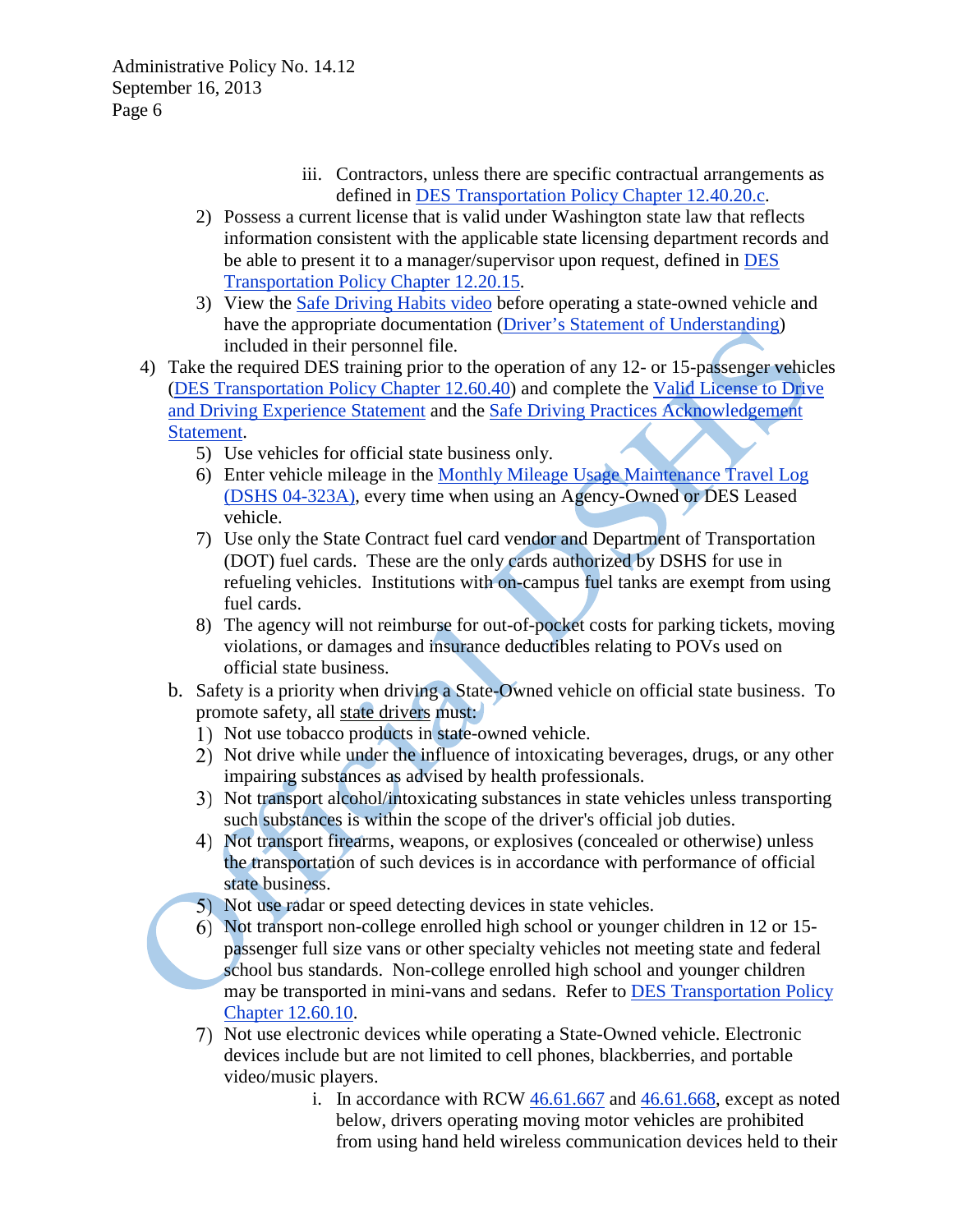> ear; and from reading, writing, or sending text messages while driving, except to report illegal activity, summon emergency help, or to prevent injury to persons or property.

- ii. Exception: The prohibition does not apply to drivers of authorized emergency vehicles, tow trucks responding to disabled vehicles, or drivers using hearing aids.
- iii. Not use ear phones/buds while operating a state vehicle to minimize distraction and inability to hear emergency warnings.
- Ensure to store equipment/supplies in the vehicle so that they are secure in the event of a sudden stop.
- 9) Select well-lit, safe areas, for parking state vehicles, if possible. Place valuable equipment out of view and lock the vehicle when unattended.

### **4. Reporting Accidents of State-Owned Vehicles:**

- a. All Operators must:
	- 1) Comply with the [DES Transportation Policy Chapter 12.30.40 f](http://des.wa.gov/sites/default/files/public/documents/About/rules/EnterpriseTransportationPolicy.pdf)or all accidents involving a state-owned vehicle.
	- 2) Complete the State Vehicle Accident Report or CEI Brochure before leaving the scene of an accident.
	- Call CEI at 1-877-443-5777 with the accident information as well as the driver's employee ID number to initiate the claim.
	- Ensure that the SF 137a or CEI Brochure are either mailed or faxed to OFM within the 48 hour time frame:
		- i. Mail the form to: Office of Financial Management Division of Risk Management P. O. Box 41027 Olympia, WA 98504-1027
		- ii. Fax the form to: (360) 586-1789.
		- iii. Report all vehicle accidents to your Supervisor and your Administration Vehicle Coordinator.
	- Complete the State of Washington [Vehicle Collision Report](http://www.wsp.wa.gov/publications/forms/345161_Civilian_Motor_Vehicle_Collision_Report_(empowered).pdf) if any injuries are sustained as a result of the accident or if damages to vehicles/property exceed \$700. This form is available at any local law enforcement office, or can be found on the Washington State Patrol's website at:

[http://www.wsp.wa.gov/publications/collision.htm#citz.](http://www.wsp.wa.gov/publications/collision.htm#citz)

# **5. State Vehicle use of** *[Good To Go!](http://www.wsdot.wa.gov/GoodToGo/default.htm)* **Passes and High Occupancy Toll Lanes**

- a. Operators should use *[Good To Go!](http://www.wsdot.wa.gov/GoodToGo/default.htm)* Passes on state vehicles when it makes good business sense to do so.
	- Factors that should be considered include:
		- i. Frequency of travel of a vehicle over tolled bridges,
		- ii. Costs associated with non-use of passes including increased employee travel time and higher toll rates; and
		- iii. Costs/savings associated with use of passes including initial